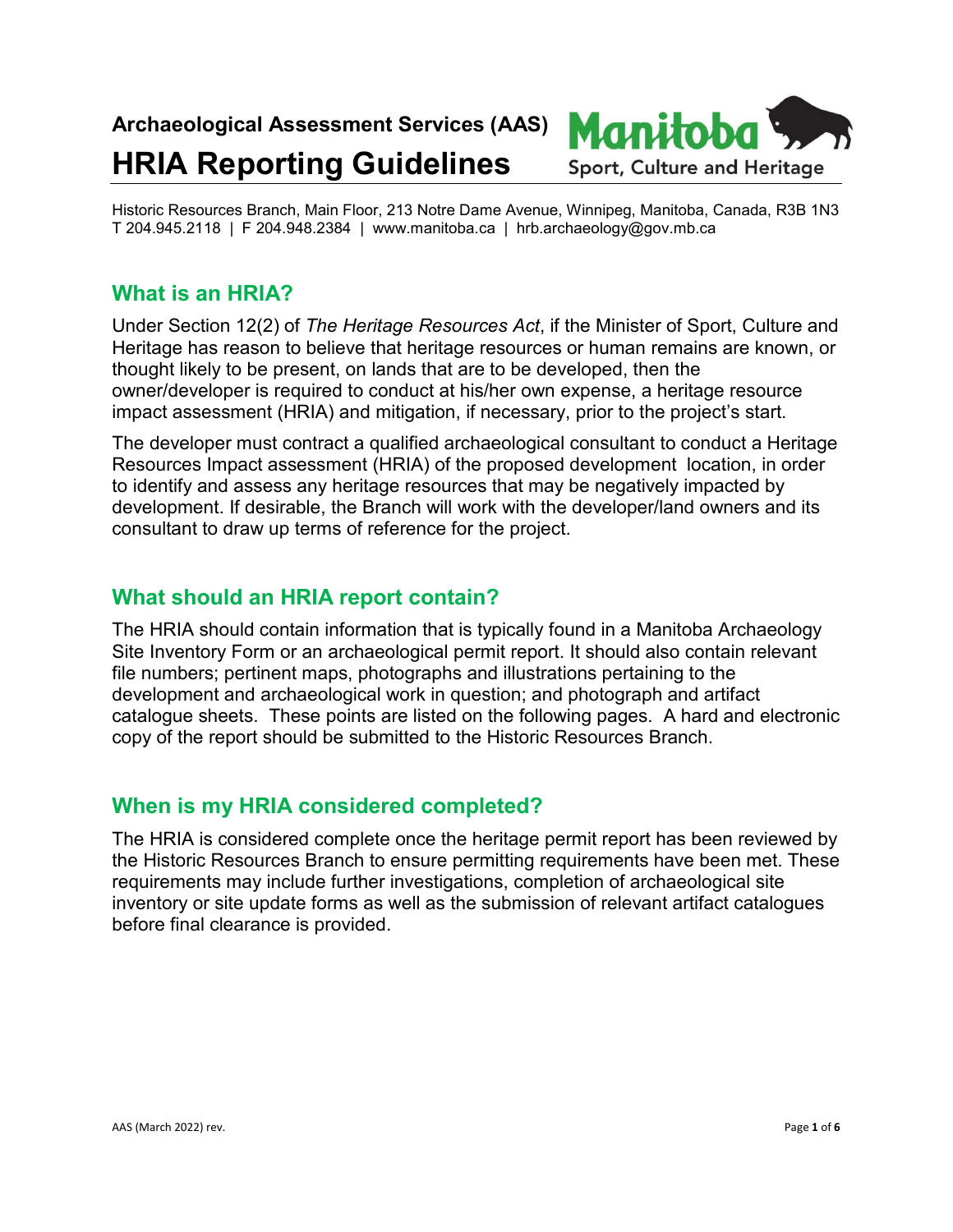# **Report Submissions**

A digital copy of the HRIA report draft, along with any supporting and illustrative materials, are to be emailed to the Historic Resources Branch for review at:

### □ [hrb.archaeology@gov.mb.ca](mailto:hrb.archaeology@gov.mb.ca)

Typical supportive and illustrative materials include, but not limited to:

- $\Box$  GPS tracks and waypoints
- $\Box$  Photographs and photologs
- $\Box$  Oversized maps and map books
- $\Box$  Development footprint shapefiles
- □ Artifact catalogues

The subject heading of the email should make it clear that a draft report is being submitted for review, and include the permit number, the AAS intake number (if applicable), and the name of the report or project.

> □ Draft Report Submission – A08-22, AAS-21-18064, The Winnipeg Monorail Project

If the HRIA report or the supporting material is too large to be emailed, contact the Archaeological Assessment Services Unit (AASU), and alternative arrangements will be made to transfer the files.

#### **Do not mail a physical copy of the draft report for review.**

Upon receipt of the draft, the report will be assigned by the HRB Administrative Officer to the relevant Regional Impact Assessment Archaeologist. Check with the AASU for the current regional assignments. The Regional Impact Assessment Archaeologist, and at least one other member of the AASU, will review the report. Large complex projects may be subject to Unit review.

After the review is completed, the Regional Impact Assessment Archaeologist will communicate to the Heritage Consultant about any revisions required for the report.

Once the Revised Report has been received and accepted, or if no revisions are required, a Heritage Permit Clearance letter will be issued. This letter will affirm that the reporting obligations have been met by the Permit Holder, and will detail whether conditions/provisions apply or if further work is required.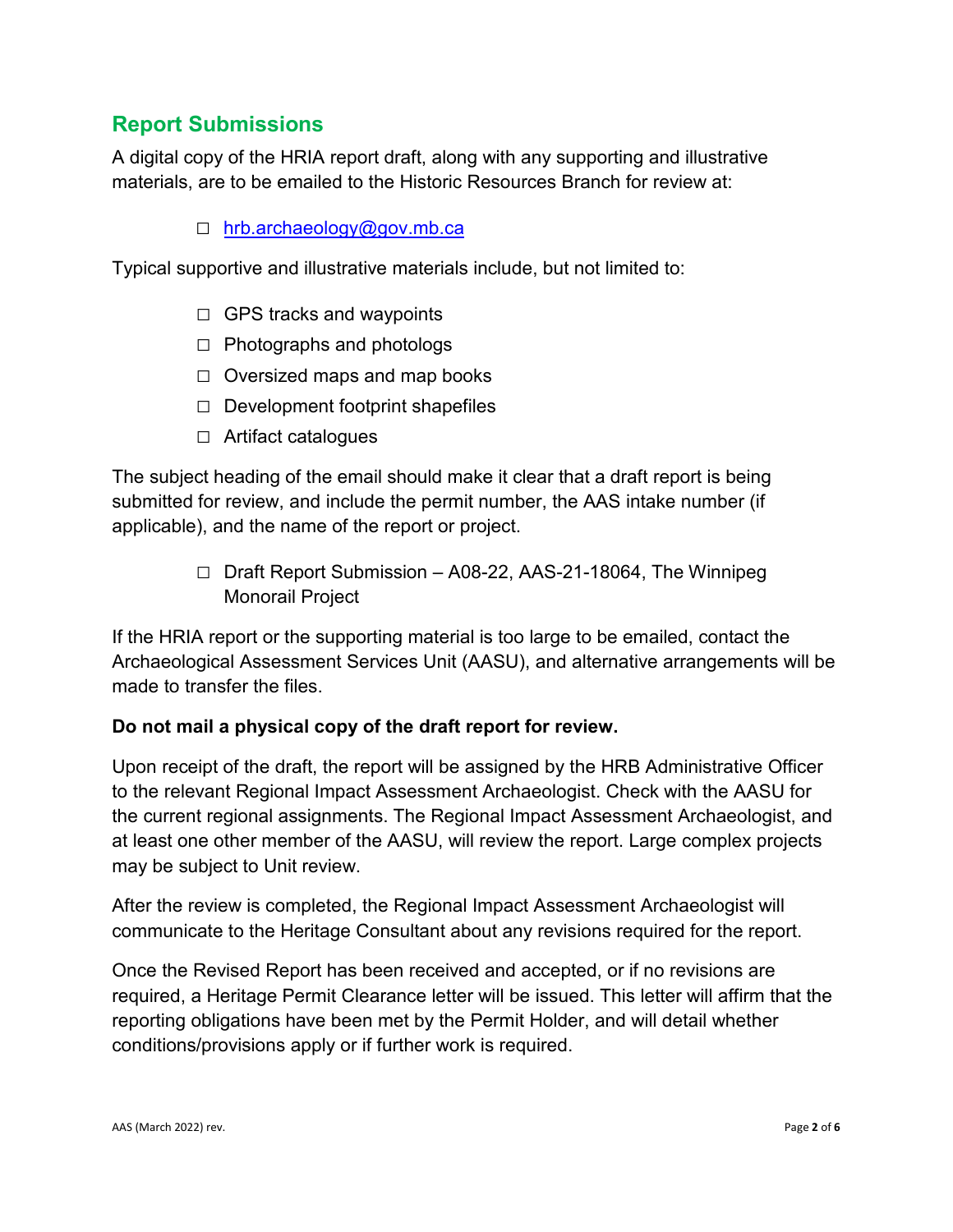After the letter has been issued, the archival material associated with the hermit permit report can be submitted to HRB. This archival submission includes:

- $\Box$  a full resolution (uncompressed) digital copy of the final report with,
- $\Box$  any relevant project digital data such as, but not limited to,
	- digital catalogue of the artifacts,
	- GPS points and track data,
	- photographs of the assessment, and the associated photo log.

In addition to,

- $\Box$  a printed Archival hard copy of the report, and
- $\Box$  any collected artifacts along with printed copies of the artifact catalogues.
	- **See submission guidelines for details.**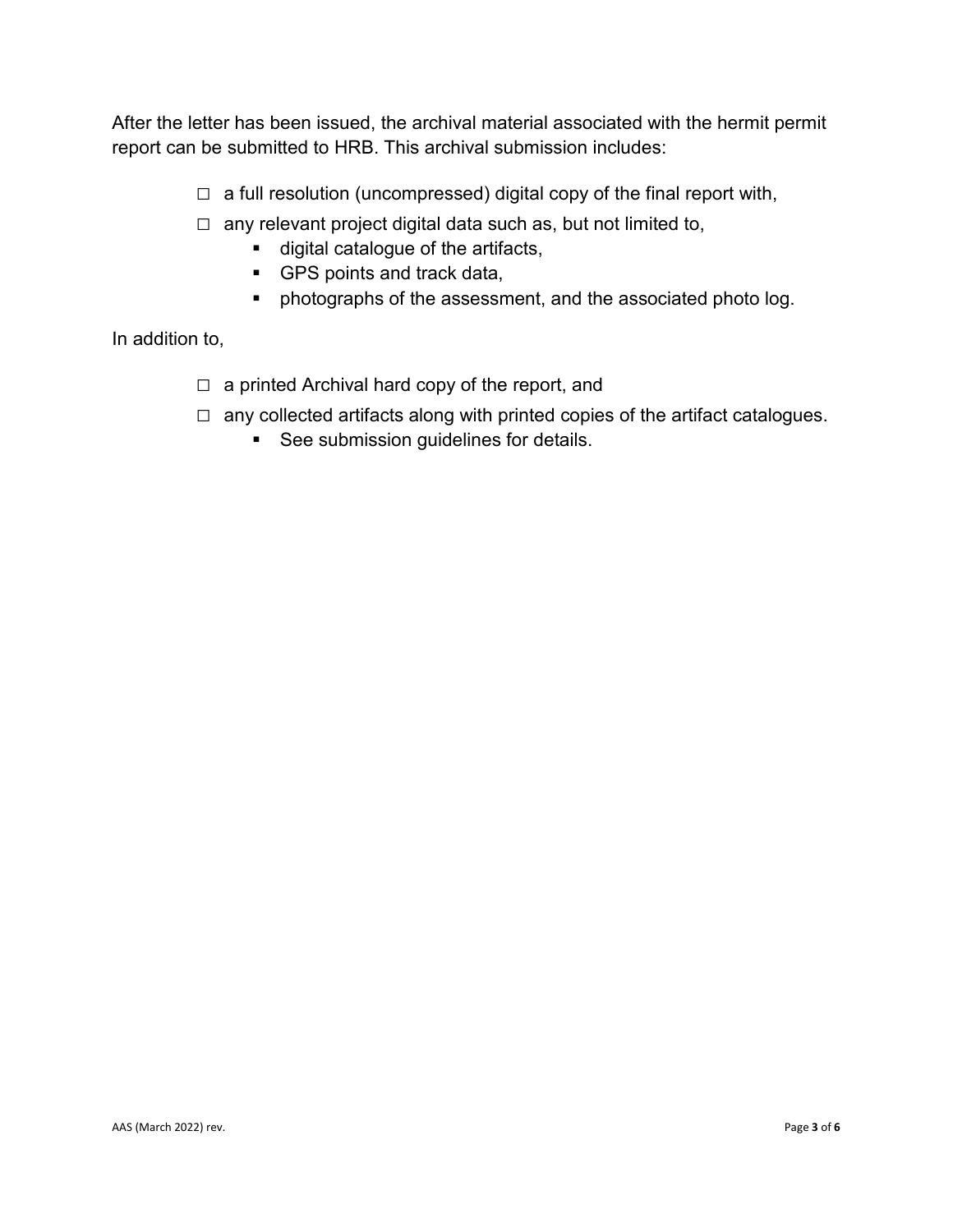# **HRIA Report Check-List**



Historic Resources Branch, Main Floor, 213 Notre Dame Avenue, Winnipeg, Manitoba, Canada, R3B 1N3 T 204.945.2118 | F 204.948.2384 | www.manitoba.ca | hrb.archaeology@gov.mb.ca

## □ **Title Page**

- □ Project name, location
- □ Project identification numbers
	- Archaeological Assessment Services (AAS) file #
	- Archaeological permit #
	- Site/Borden #
	- Consultant/municipal file  $#$
- $\Box$  Author and affiliations (name, address of reporting agency and agency's client)
- □ Draft submission date
- $\Box$  Revised submission date
	- Date revised draft of report was submitted, if applicable
- $\Box$  Final submission date
	- Date archival material submitted

#### □ **Table of Contents**

- □ List of figures
- □ List of tables
- □ Appendices
- □ **Credits/Acknowledgements** (Identify those directly involved in field and report production and their respective credentials)
	- □ Project manager(s)
	- □ Permit holder(s)
	- $\Box$  Report author(s)
	- $\Box$  Field supervisor(s)
	- $\Box$  Field investigator(s)
	- $\Box$  Lab supervisors (s)
	- $\Box$  Lab assistant(s)
	- $\Box$  Community group(s)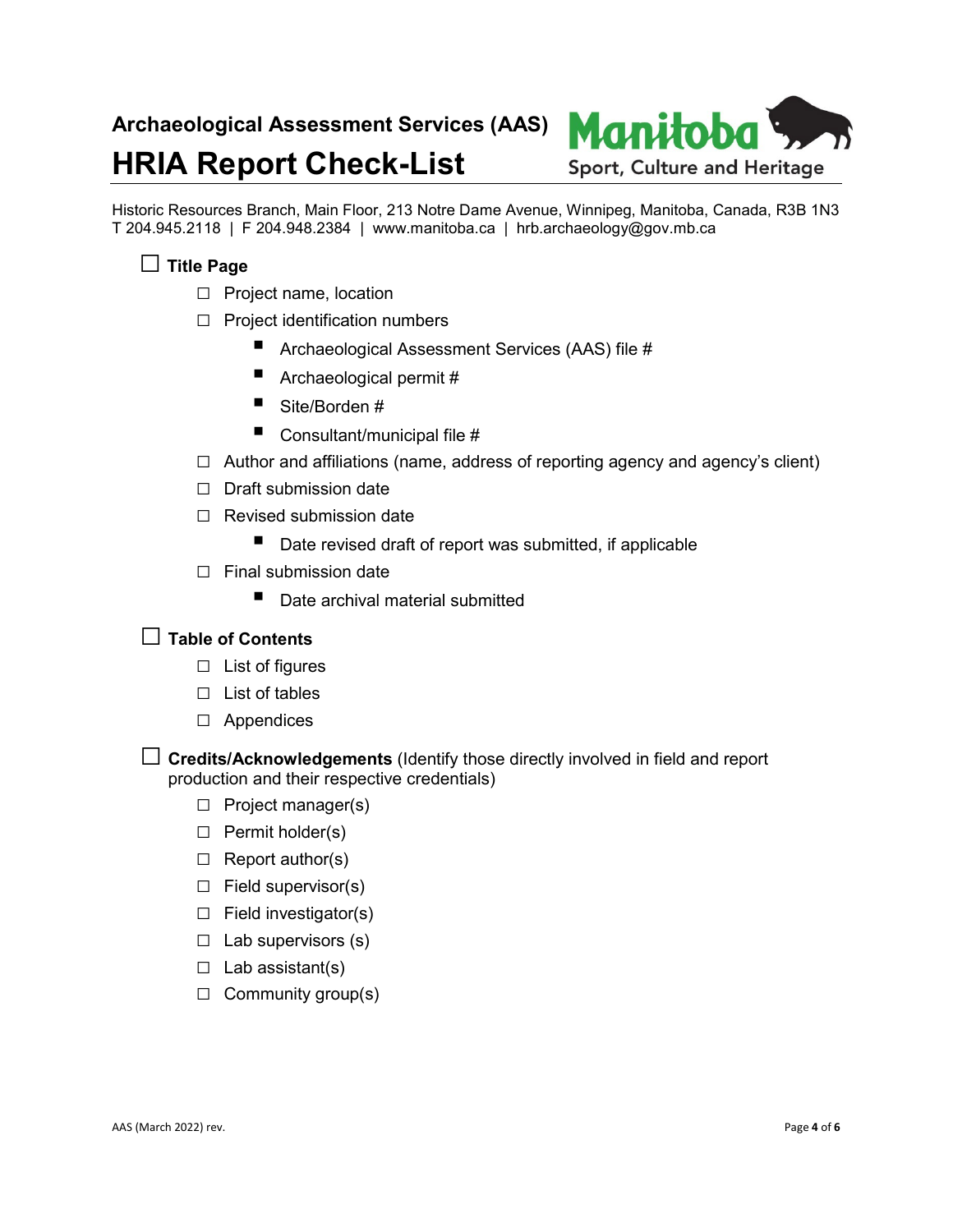$\Box$  **Executive Summary** (brief description of scope of project)

- □ Dates
- □ Location
- □ Details of development footprint
- □ Potential impacts
- $\Box$  Brief summary of findings and recommendations
- $\Box$  Include pertinent project/file/reference numbers

#### □ **Background Information**

- □ Cite legislation
- □ Project description
- □ Location information:
	- **Municipality**
	- Nearest settlement
	- Legal description (section, township, range or River lot and Parish)
	- Address (if applicable)
	- Coordinates (identify projection system)
	- Development footprint (may include a plan-view or map)
- $\Box$  Environmental background (of region/area under development)
- □ Culture History (i.e., cultural/historical background of region and area of development *not* the entire province)
- $\Box$  Previous archaeological investigations in the area

#### □ **Methodology**

- □ Extent of investigation
- $\Box$  Field methods (i.e., field walking, test pitting, excavation, screening)
- $\Box$  Depth of test pits, artifact finds, anomalies
- $\Box$  Spatial distribution of tests (table, map, illustration, and/or photograph)
- $\Box$  Lab methods (identify statistical, GIS, comparative methods)

## □ **Results**

- $\Box$  Stratigraphy (include photograph/figure of stratigraphic profile)
- □ Recorded features/activity areas
- $\Box$  Recorded artifacts (e.g., faunal, lithic, pottery, other)
- $\Box$  Spatial recovery of artifacts (tables, maps, illustrations, photographs)